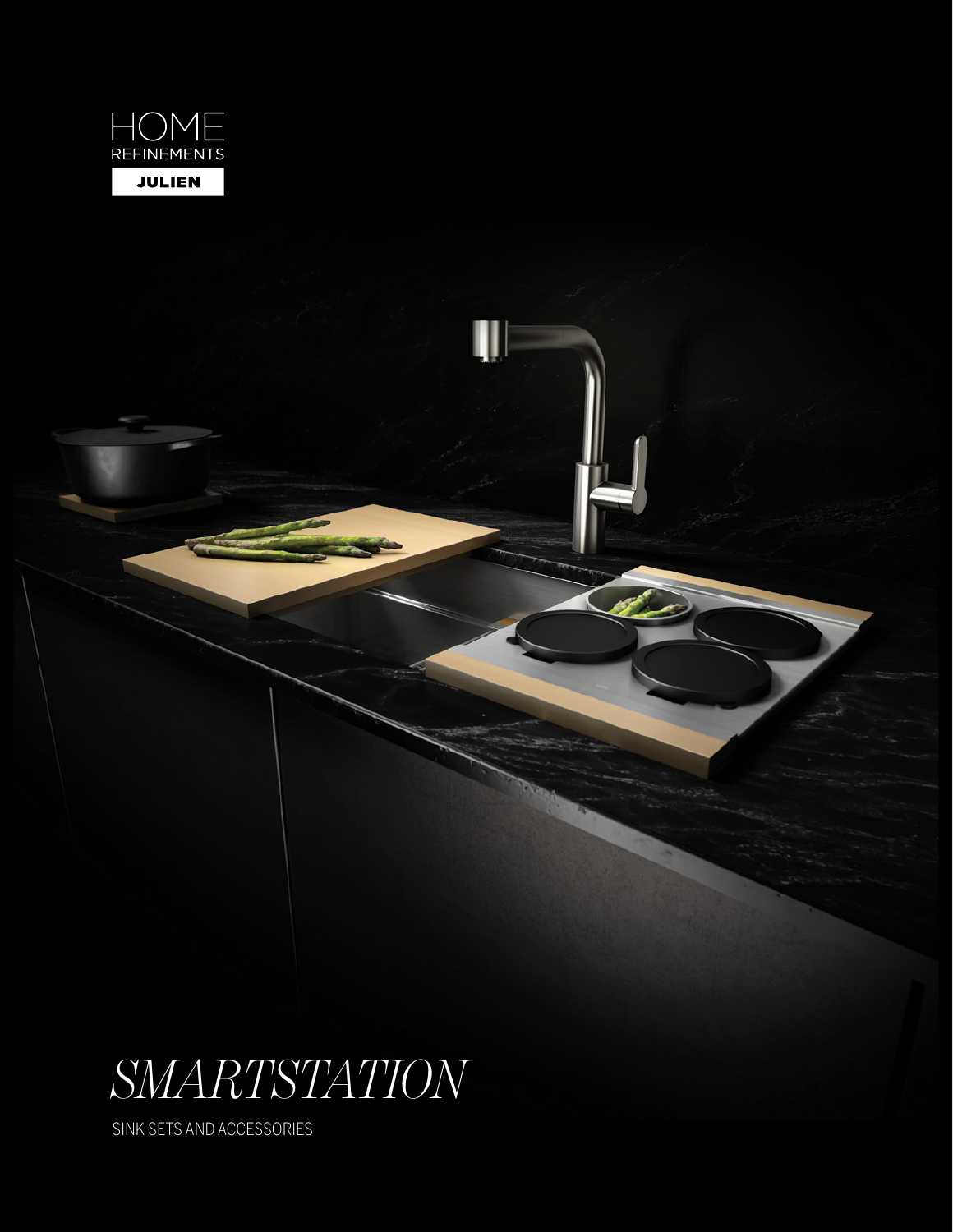SMARTSTATION

Beautifully designed for any space, the SmartStation sets are as efficient as they are stunning! Equipped with all the right accessories, every set centralizes prepping and cleaning tasks

leading to great feasts.

## *FORM, FUNCTION AND FINESSE*

More than a finishing touch, accessories included with the SmartStation sets are undeniable allies. Accessories not to be missed: serving bin with bowls and the serving board with mixing bowl and colander.

All accessories included in the SmartStation sets are available in







maple or walnut.

The SmartStation sets are brilliantly designed to accommodate a large selection of accessories sliding from side to side of the bowl on two levels. Whether sitting on the countertop or on the lower ledge, accessories can be dropped off and used at the same time.

SmartStation introduces a micro-collection of sink and accessory sets designed for a reveal installation, the ideal solution for a seamless integration. Upper level accessories slide smoothly on the sink deck for a flawless performance.

## INDISPENSABLE ACCESSORIES

### FUNCTIONAL AT EVERY LEVEL

## SPLENDOR BEING REVEALED